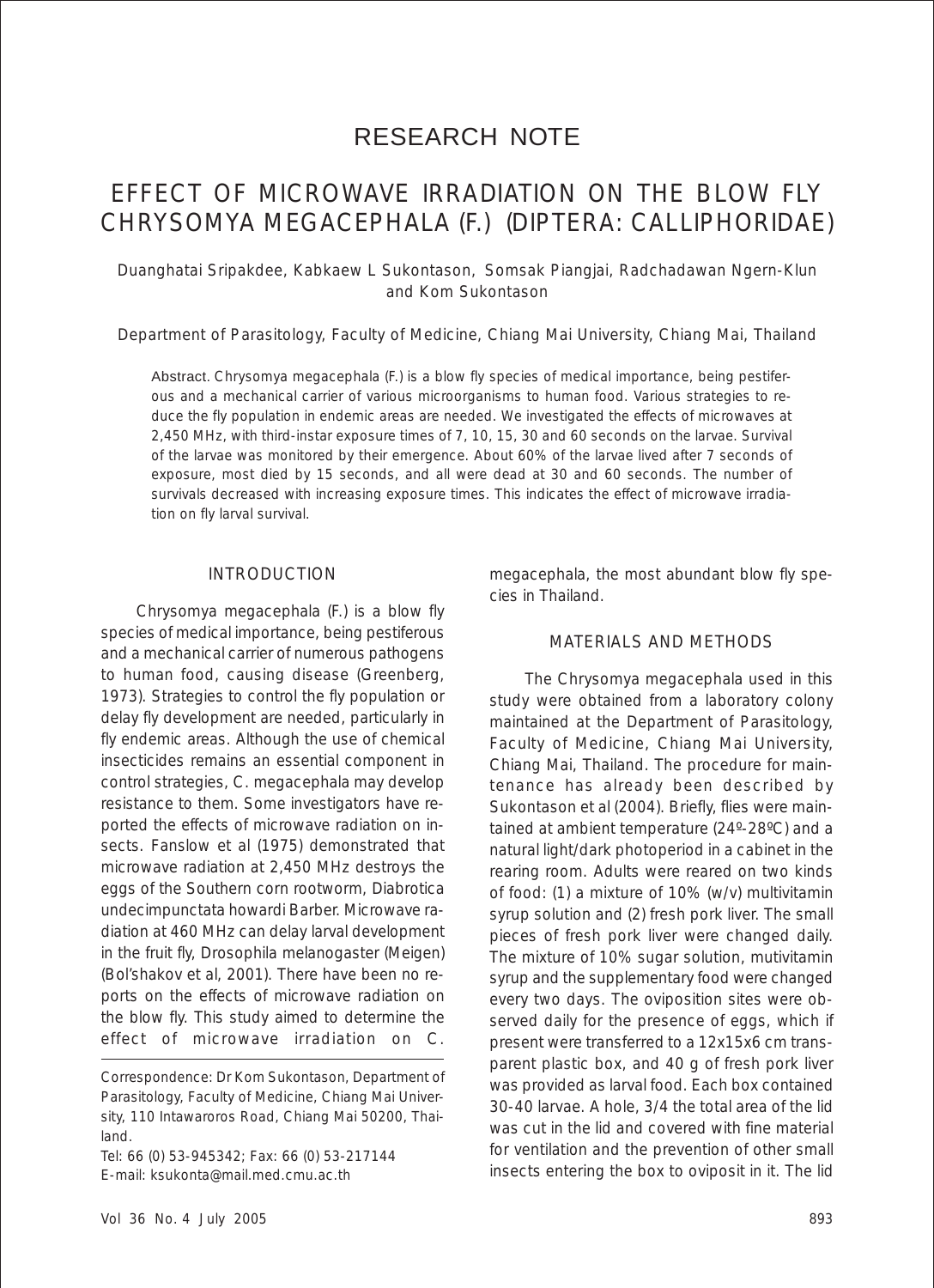| Exposure time<br>in seconds | No. larvae used |     | No. larvae survived No. pupae survived No. adults survived |    |
|-----------------------------|-----------------|-----|------------------------------------------------------------|----|
| 0 (control)                 | 100             | 100 | 100                                                        | 64 |
|                             | 100             | 63  | 58                                                         | 48 |
| 10                          | 100             | 29  | 24                                                         | 14 |
| 15                          | 100             |     |                                                            |    |
| 30                          | 100             |     |                                                            |    |
| 60                          | 100             |     |                                                            |    |

Table 1 Effects of microwave irradiation at 2,450 MHz on *C. megacephala*.

was sealed tightly with adhesive tape. The liver was replaced daily until the third instars developed into pre-pupae, during the non-feeding period. Boxes containing pupae were covered and tightly sealed until the emergence of adults, after which the boxes were placed in a rearing cage and the adults were released.

For the experiment, the third instar, the longest period of the fly larval development, was used. The larvae were transferred from the same batch of eggs, and divided into nine groups of 50 larvae per group. Each group was confined to a glass Petri dish, which was covered by a lid and sealed with adhesive paper tape. The Petri dish was placed inside a microwave oven (Sharp®, Japan), which was operated at a frequency of 2,450 MHz, 22 liters, 800 W, and medium heat level. The exposure times for the larvae were set at 7, 10, 15, 30, and 60 seconds, while the control group was not exposed. Each experiment was performed in duplicate. After the exposure period, the number of surviving larvae was recorded. The surviving larvae in each group were monitored for their development to adulthood by transferring them to rearing boxes, with small pieces of fresh pork liver provided as food. Each rearing box was placed in an adult cage. Upon pupation, the pupae of each group were counted. Once emerged, the adults were released to fly in the cage and then counted for survival analysis.

#### **RESULTS**

Increasing exposure times resulted in in-

creasing mortality rates. Sixty-three larvae survived when exposed for 7 seconds, almost all of them died after 15 seconds, and all died by 30 and 60 seconds (Table 1). Forty-eight flies survived to adulthood in the group exposed to radiation for 7 seconds. This decreased to 14 adults in the group exposed for 10 seconds. No flies survived when the larvae were exposed for 30 and 60 seconds.

#### DISCUSSION

Microwaves are a form of electromagnetic energy, produced by a magnetron tube, which converts electricity into high frequency microwaves that penetrate objects in all directions, create friction and produce heat. Microwave radiation can affect living organisms in different ways, and radiation of high intensity is lethal, due to its thermal effect on living tissues (Ondracek *et al,* 1976). When plant or animal tissues that have a high water content, as in the blow fly (Chapman, 1982), make contact with microwave radiation, their water molecules react to the friction and cause rapid ripping of the tissue. In this study, as expected, more blow fly larvae died with longer periods of microwave radiation. Our results are similar to those of another study (Fanslow *et al*, 1975) which studied the effects of microwave radiation (2,450 MHz) on the eggs of *D. howardi*. Low-frequency pulse-modulated 460 MHz electromagnetic irradiation of *D. melanogaster* embryos can induce some alterations, such as imago legs and wings (Bol'shakov *et al*, 1996) or interrupt development (Bol'shakov *et al*, 2001).